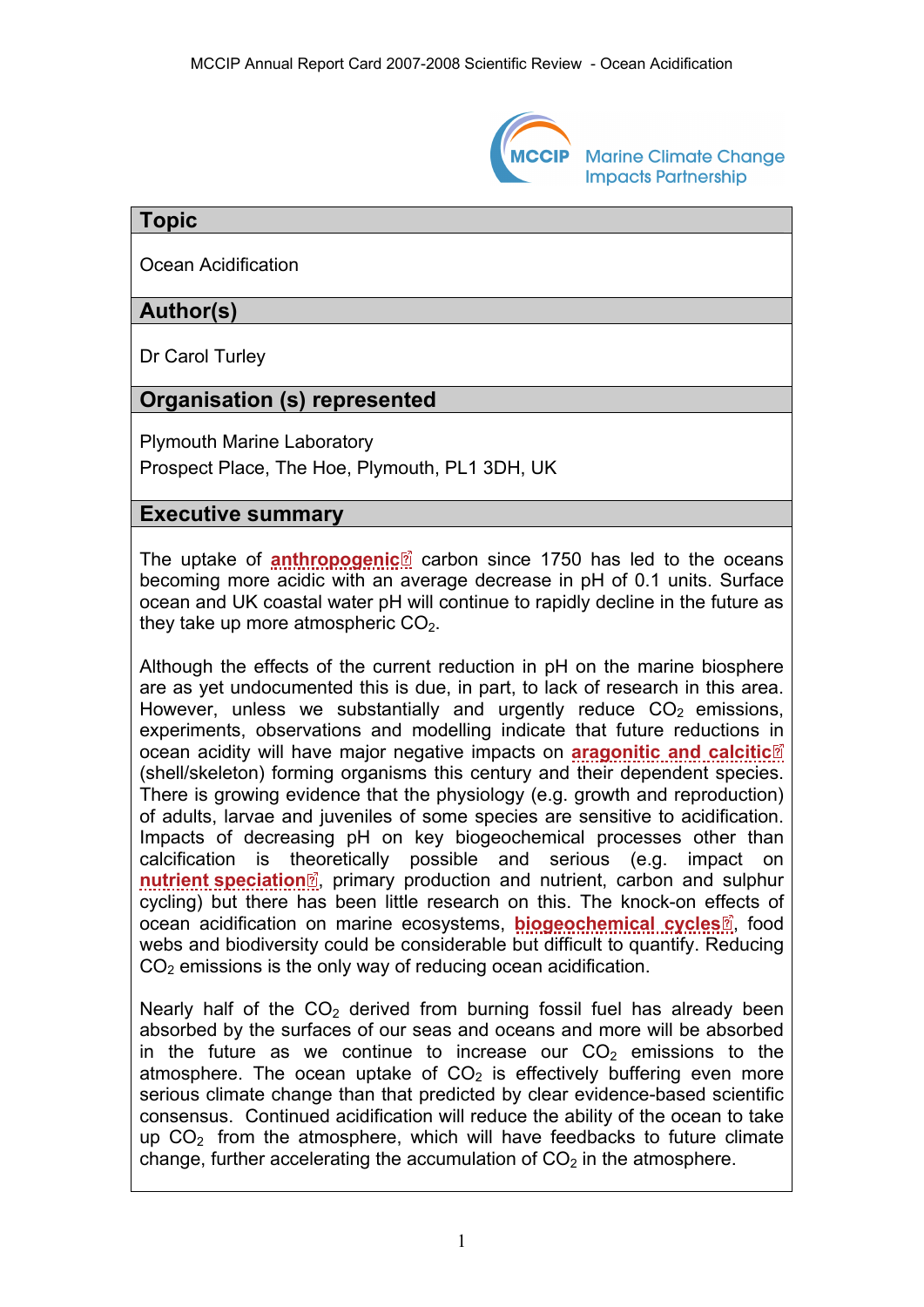# **Full review**

Atmospheric carbon dioxide concentrations have increased from 280 ppm (parts per million) to around 380 ppm over the last 250 years through human activities, in particular the burning of fossil fuels. Projections are that  $CO<sub>2</sub>$ concentrations will increase substantially to 540-970 ppm by the end of this century as fossil fuel reserves are consumed. However, 28% of all anthropogenic  $CO<sub>2</sub>$  (burning forest, fossil fuels, cement production, land use changes etc) and nearly half of the  $CO<sub>2</sub>$  derived from burning fossil fuel has already been absorbed by the surfaces of our seas and oceans and more will be absorbed in the future as we continue to increase our  $CO<sub>2</sub>$  emissions to the atmosphere (Sabine *et al.,* 2004). The ocean uptake of  $CO<sub>2</sub>$  is effectively buffering even more serious climate change than that predicted by clear evidence-based scientific consensus (e.g. IPCC, 2001 & 2007 a, b). However, there is a "cost": as  $CO<sub>2</sub>$  reacts with seawater to form carbonic acid, the seas are becoming more acidic (Caldeira & Wickett, 2003). A strong scientific consensus is emerging about the rate and degree of change in acidity (measured in pH units) that will be experienced by surface waters (summarised in Royal Society, 2005; and for the first time reported in IPCC, 2007 a, b) should  $CO<sub>2</sub>$  emissions continue at the same rate. The simplicity of the chemical reaction of  $CO<sub>2</sub>$  with seawater makes it very predictable on global (Orr *et al.,* 2005) and more local scales (Blackford & Gilbert 2006). These models show that there has already been a decline of 0.1 pH unit (a 30% increase in H+) since pre-industrial times and surface waters may experience a total reduction of around 0.7 pH units should all fossil fuels be burnt.

It is the impact of this rate of change as well as the level of change on marine organisms and ecosystems that concern marine scientists all around the world (Royal Society, 2005; JGR, 2005; Turley *et al.,* 2006; Kleypas *et al*., 2006; Haugan *et al.,* 2006) as pH has been relatively stable for over 20 million years. Calcareous (shelled) organisms are common in the sea (e.g. warm and cold water corals, some plankton, shellfish and sea urchins) and there is increasing evidence indicating that their ability to produce their shells or skeletons will be reduced this century if  $CO<sub>2</sub>$  emissions continue at "business" as usual" projected rates (Hoegh-Guldberg, 2005; Kleypas, 2006; Guinotte *et al.* 2006; Turley *et al.*, 2007; IPCC, 2007b; Fischlin *et al.* 2007). Indeed, it is predicted that 70% of cold-water coral ecosystems will be in waters undersaturated in aragonite by the end of this century (Guinotte *et al.,* 2006). There is growing evidence that growth rate, reproduction and development of eggs, juveniles and larval stages of some planktonic and benthic organisms may be affected (Kurihara *et al.,* 2004 a, b; Kurihara & Shirayama 2004; Michaelidis *et al.* 2005; Miles *et al.* 2006).

Whilst we begin to recognise the potential impacts of increasing acidification in our oceans (e.g. a recent report by OSPAR: Haugan *et al.,* 2006: Kleypas *et al.* 2006) we have little direct evidence of what changes are actually occurring in waters around our coasts. Seawater pH does vary around UK waters because of natural processes; however, model predictions demonstrate that pH change this century due to significant atmospheric  $CO<sub>2</sub>$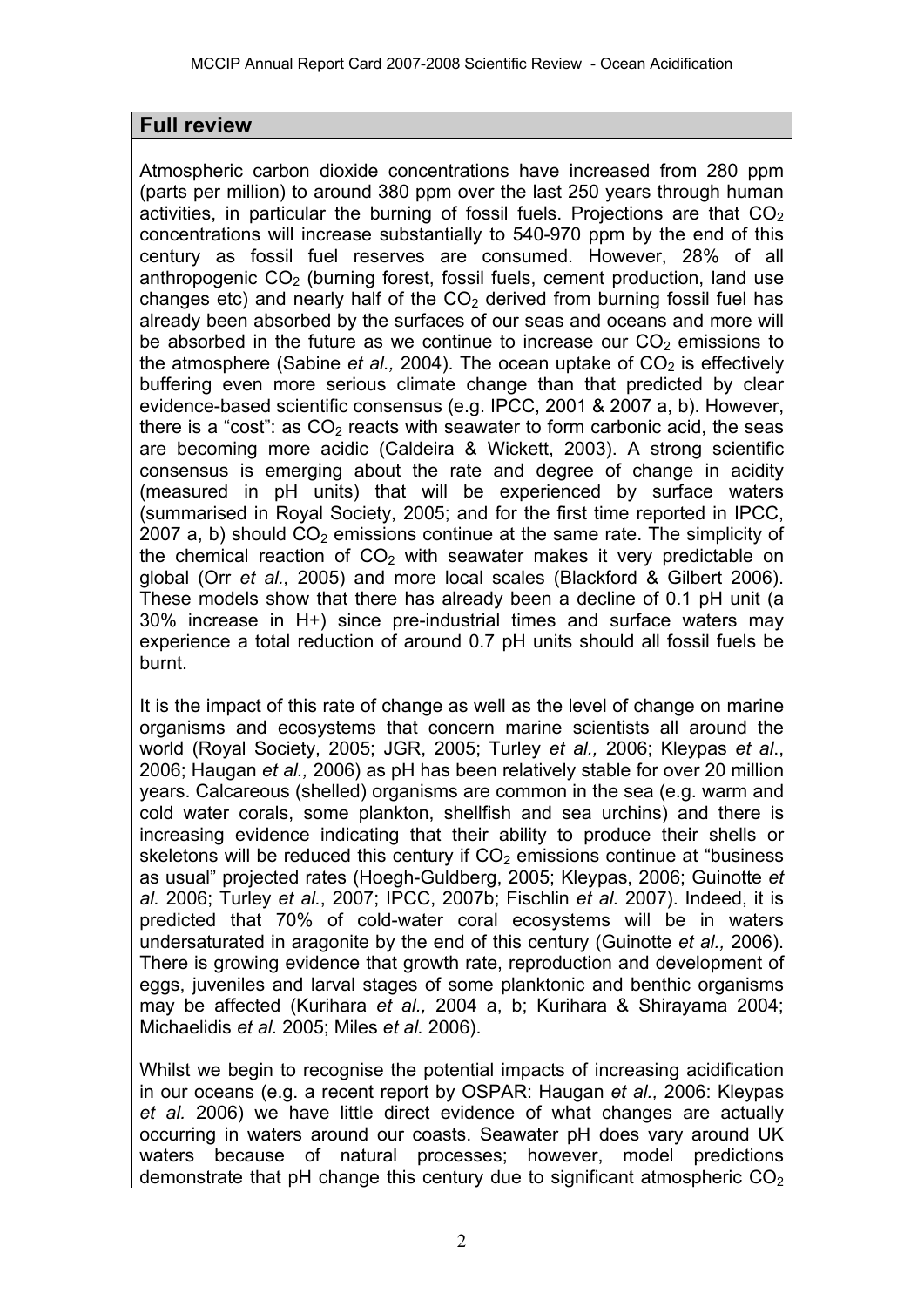increases exceeds this natural variation (Blackford & Gilbert, 2007). These predictions for European shelf waters agree with those for open oceans (Caldeira & Wicket, 2003; Orr *et al.* 2005). How these [che](http://www.mccip.org.uk/arc/2007/glossary.htm)mical changes might affect marine food webs and **[biogeochemical cycles](http://www.mccip.org.uk/arc/2007/glossary.htm#Biogeochemical)** are of concern (Haugan *et al.,* 2006) but are less certain because of their complexity. For instance, many other important global biogeochemical cycles (e.g. of carbon, nutrients and sulphur) and ecosystem processes (changes to community structure and biodiversity) other than calcification may be vulnerable to future changes to carbonate chemistry and to declining pH. Research in these areas is very much in its infancy.

 In addition, the combined impacts of ocean acidification and climate change (e.g. increased seawater temperature, thermal stratification, storminess, mixing, currents) on UK marine waters have not yet been addressed.

There is a scientific consensus that  $CO<sub>2</sub>$  emissions need to be reduced urgently and drastically so that temperature increase and acidification are stabilised to sub-critical levels (IPCC 2007 a,b; Fischlin et al. 2007). Research is required to identify potential thresholds or "tipping points" to help in the determination of these sub-critical levels.

# **Confidence assessments**

# **'What is already happening' - High**

The uptake of anthropogenic carbon since 1750 has led to the oceans becoming more acidic with an average decrease in ph of 0.1 units (IPCC, 2007a) (High certainty). However, the effects of current, observed ocean acidification on the marine biosphere are as yet undocumented (IPCC, 2007b) due, in part, to lack of research in this area and long term time series.

High confidence, that ocean pH is changing and will change in the future and unless we substantially and urgently reduce  $CO<sub>2</sub>$  emissions that these will have major impacts on aragonitic organisms this century.

#### **'What could happen in the future' – Medium**

We have a moderate level of confidence that this will have a knock-on effect on marine ecosystems and foodwebs, according to evidence from modelling and experimental observations.

Impacts of pH on other organisms than aragonitic and ca[lciti](http://www.mccip.org.uk/arc/2007/glossary.htm)c organisms is theoretically serious (e.g. impact on **[nutrient speciation](http://www.mccip.org.uk/arc/2007/glossary.htm#Nutrient_speciation)** and therefore primary production and biodiversity) but there has been little research on this.

We have a high degree of confidence that reducing emissions is the only way of reducing ocean acidification.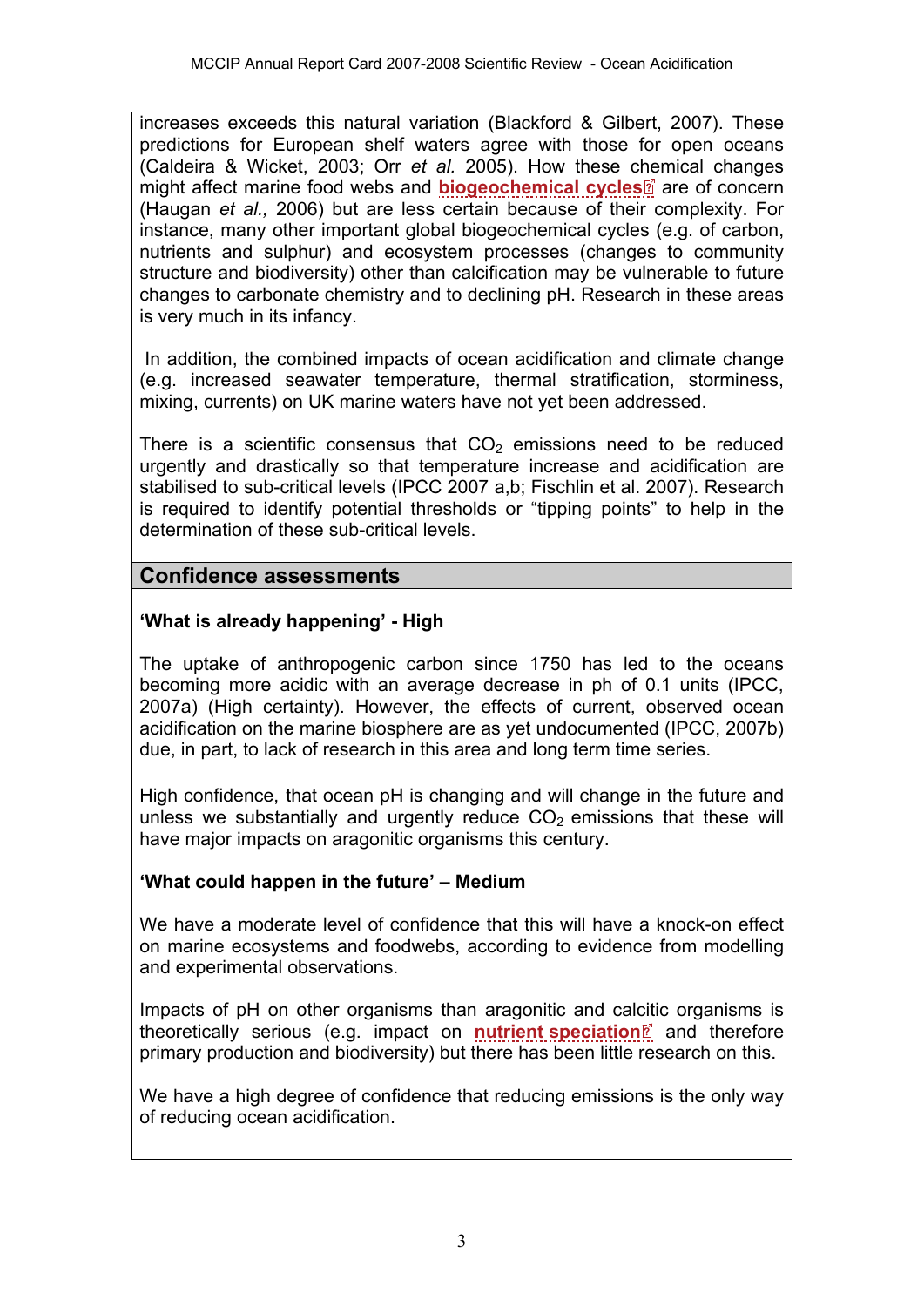### **Knowledge gaps**

Many, and in all areas, as this field is very much still emerging, they are mentioned briefly in the text above and more specifically in Royal Society, 2005; JGR, 2005; Haugen *et al.*, 2006; Kleypas *et al.*, 2006; Blackford *et al.*, 2007.

#### **Commercial impacts**

Potentially fisheries will be impacted through changes to marine productivity and biodiversity and shell fisheries through reduced physiological functioning such as growth rate, reproduction and survival/recruitment of larvae and juveniles.

#### **References**

- Blackford, J.C., Gilbert, F.J., (2006). pH variability and  $CO<sub>2</sub>$  induced acidification in the North Sea. J. Mar. Systems 64. Available online doi:10.1016/j.jmarsys.2006.03.016.
- Blackford, J., Austen, M., Halloran, P., Iglesias-Rodriguez, D., Mayor, D., Pearce, D., Turley, C. (2007). Modelling the response of marine ecosystems to increasing levels of  $CO<sub>2</sub>$ . A report to Defra arising from the Advances in Marine Ecosystem Modelling Research Workshop, Feb 12-14, 2007. Plymouth UK.
- Caldeira K. and M. E. Wickett (2003). Anthropogenic carbon and ocean pH. Nature 425, 365.
- Fischlin, A., G.F. Midgley, J.T. Price, R. Leemans, B. Gopal, C. Turley, M.D.A. Rounsevell, O.P. Dube, J. Tarazona, A.A. Velichko, 2007: Ecosystems, their properties, goods, and services. Climate Change 2007: Impacts, Adaptation and Vulnerability. Contribution of Working Group II to the Fourth Assessment Report of the Intergovernmental Panel on Climate Change, M.L. Parry, O.F. Canziani, J.P. Palutikof, P.J. van der Linden and C.E. Hanson, Eds., Cambridge University Press, Cambridge, 211-272.
- Guinotte, J.M., Orr, J., Cairns, S., Freiwald, A., Morgan, L., & R. George (2006). Will human-induced changes in seawater chemistry alter the distribution of deep-sea scleractinian corals? Front. Ecol. Environ., 4, 141– 146.
- Haugan, P.M., Turley, C & Poertner H.O, 2006. Effects on the marine environment of ocean acidification resulting from elevated levels of  $CO<sub>2</sub>$  in the atmosphere, DN-utredning 2006-1, 1-36.
- Hoegh-Guldberg O. (2005). Low coral cover in a high- $CO<sub>2</sub>$  world. J. Geochem. Res. – Oceans 110, C09S06, doi:10.1029/2004JC002528.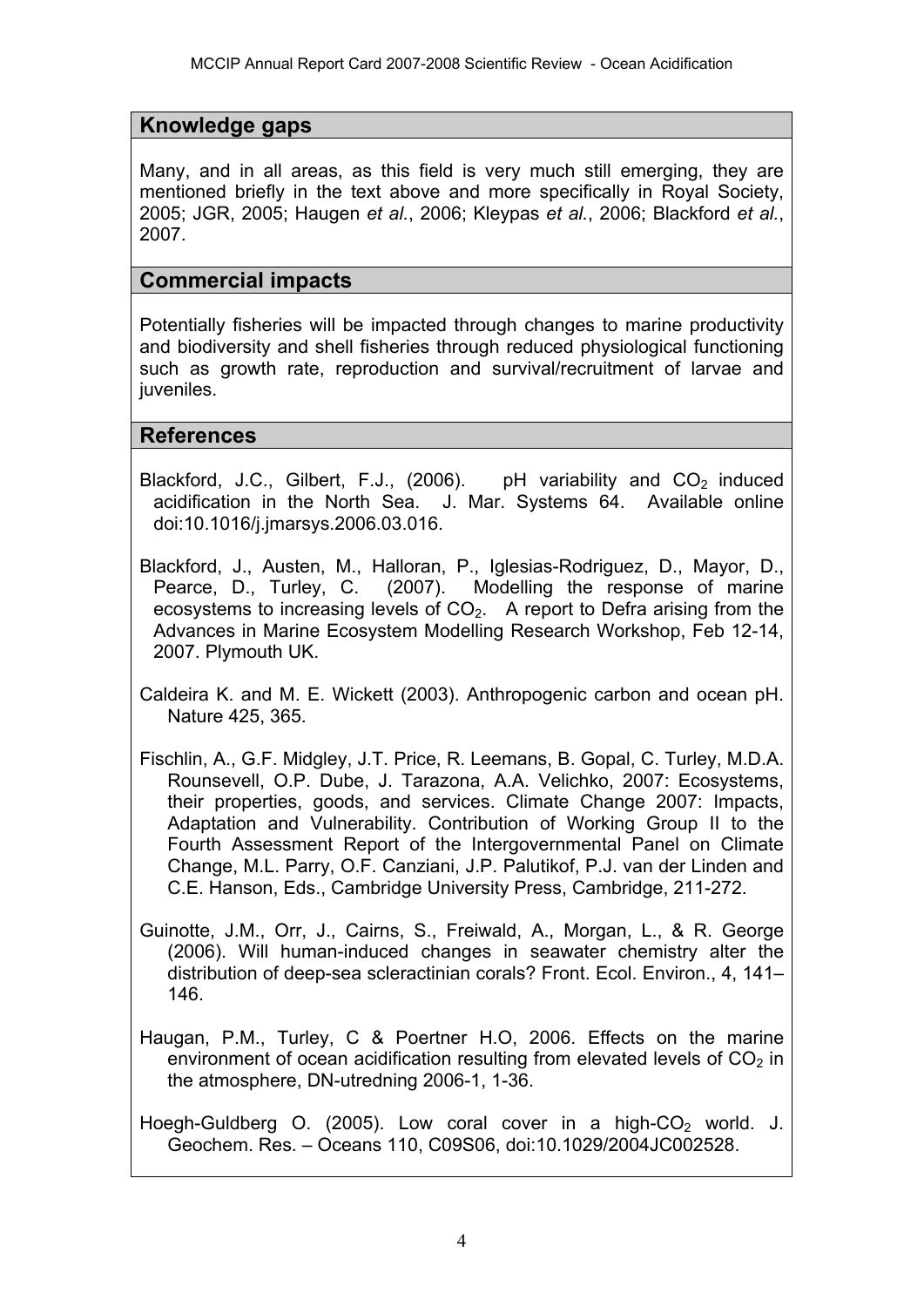- IPCC (2001). Climate Change 2001: The Scientific Basis. Contribution of Working Group I to the Third Assessment Report of the Intergovernmental Panel on Climate Change [Houghton, J.T.,Y. Ding, D.J. Griggs, M. Noguer, P.J. van der Linden, X. Dai, K. Maskell, and C.A. Johnson (eds.)]. Cambridge University Press, Cambridge, United Kingdom and New York, NY, USA, 881pp.
- IPCC (2007a). Climate Change 2007: The Physical Science Basis. Summary for Policy Makers. Contribution of Working Group I to the Fourth Assessment Report of the Intergovernmental Panel on Climate Change.
- IPCC (2007b). Climate Change 2007: Climate Change Impacts, Adaptation and Vulnerability. Summary for Policy Makers. Contribution of Working Group II to the Fourth Assessment Report of the Intergovernmental Panel on Climate Change.
- JGR (2005). The Intergovernmental Oceanographic Commission (IOC) of UNESCO and Scientific Committee of Oceanic Research (SCOR) of the International Council of Scientific Unions (ICSU) co-host a symposium on the potential environmental consequences of using the deep ocean for intentional storage of  $CO<sub>2</sub>$  and to address for the first time the consequences of higher atmospheric  $CO<sub>2</sub>$  on the oceans, its chemistry and the organisms and ecosystems within them. The symposium "The Ocean in a High  $CO<sub>2</sub>$  World" was held in Paris in May 2004 (<http://ioc.unesco.org/iocweb/co2panel/HighOceanCO2.htm>) Key scientific papers from the symposium were published in a special issue of the Journal of Geophysical Research, Volume 110 in 2005.
- Kleypas, J.A., R.A. Feely, V.J. Fabry, C. Langdon, C.L. Sabine, & L.L. Robbins, (2006). Impacts of Ocean Acidification on Coral Reefs and Other Marine Calcifiers: A Guide for Future Research, report of a workshop held 18–20 April 2005, St. Petersburg, FL, sponsored by NSF, NOAA, and the U.S. Geological Survey, 88 pp.
- Kurihara H, Shimode S & Shirayama Y (2004a). Sub-lethal effects of elevated concentration of  $CO<sub>2</sub>$  on planktonic copepods and sea urchins. *Journal of Oceanography* 60, 743–750.
- Kurihara H, Shimode S & Shirayama Y (2004b). Effects of raised  $CO<sub>2</sub>$ concentration on the egg production rate and early development of two marine copepods (Acartia steueri and Acartia erythraea). *Marine Pollution Bulletin* 49, 721–727.
- Kurihara, H. and Shirayama, Y. (2004). Effects of increased atmospheric  $CO<sub>2</sub>$ on sea urchin early development. *Mar. Ecol. Prog. Ser*. 274, 161-169.
- Michaelidis, B., C. Ouzounis, A. Paleras and HO. Pörtner (2005). Effects of long-term moderate hypercapnia on acid-base balance and growth rate in marine mussels (*Mytilus galloprovincialis*). *Mar. Ecol. Progr. Ser.* 293, 109- 118.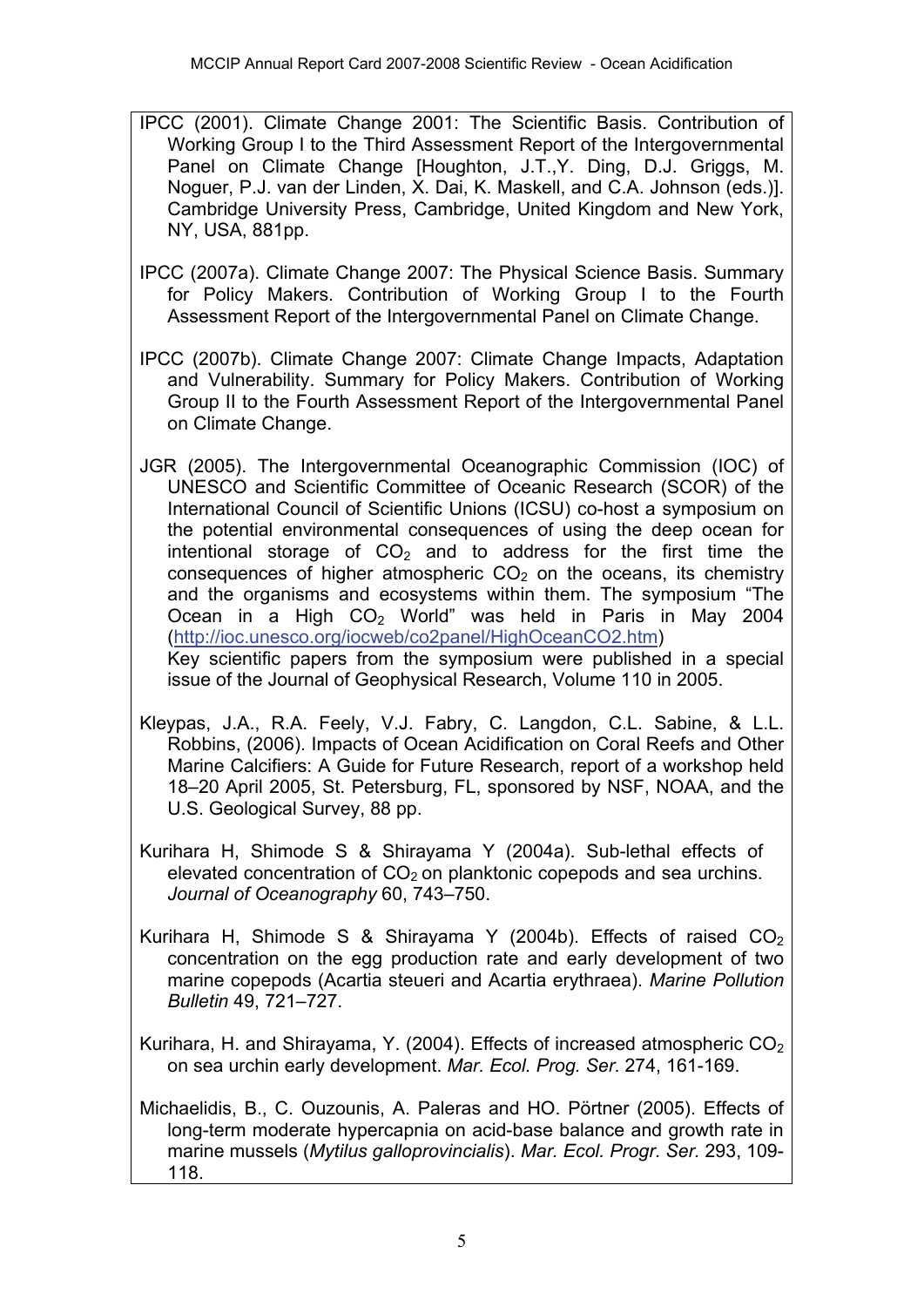- Miles, H., S. Widdicombe, J.I. Spicer, & J. Hall-Spencer. 2006. Effects of anthropogenic seawater acidification on acid-based balance in the sea urchin *Psammechinus miliaris*. Marine Pollution Bulletin. Doi:10.1016/j.marpolbul.2006.09.021
- Orr, J. C., V. J. Fabry, O. Aumont, L. Bopp, S. C. Doney, R. A. Feely, A. Gnanadesikan, N. Gruber, A. Ishida, F. Joos, R. M. Key, K. Lindsay, E. Maier-Reimer, R. Matear, P. Monfray, A. Mouchet, R. G. Najjar, G.-K. Plattner, K. B. Rodgers, C. L. Sabine, J. L. Sarmiento, R. Schlitzer, R. D. Slater, I. J. Totterdell, M.-F. Weirig, Y. Yamanaka, and A. Yool (2005), Anthropogenic ocean acidification over the twenty-first century and its impact on calcifying organisms, *Nature*, 437, 681-686.
- Royal Society (2005). Ocean acidification due to increasing atmospheric carbon dioxide. Policy document 12/05 Royal Society: London. The Clyvedon Press Ltd, Cardiff, UK, 68pp.
- Sabine C L, Feely R A, Gruber N, Key R M, Lee K, Bullister J L, Wanninkhof R, Wong C S, Wallace D W R, Tilbrook B, Millero F J, Peng T H, Kozyr A, Ono T & Rios A F (2004). The oceanic sink for anthropogenic  $CO<sub>2</sub>$ . *Science* 305, 367–371.
- Turley, C., Blackford, J., Widdicombe, S., Lowe, D., Nightingale, P.D. and Rees, A. P. (2006) Reviewing the impact of increased atmospheric  $CO<sub>2</sub>$  on oceanic pH and the marine ecosystem. In: Avoiding Dangerous Climate Change, Schellnhuber, H J., Cramer,W., Nakicenovic, N., Wigley, T. and Yohe, G (Eds). Cambridge University Press, 8, 65-70.
- Turley, C.M., J. M. Roberts and J.M. Guinotte. (2007) Perspective: Corals in deep-water: Will the unseen hand of ocean acidification destroy coldwater ecosystems? *Coral Reef's* 26, 445-448.

# **Other references**

- Feely R. A., Sabine C. L., Lee K., Berelson W., Kleypas J., Fabry, V. J., & F. J. Millero (2004). Impact of anthropogenic  $CO<sub>2</sub>$  on the CaCO<sub>2</sub> system in the ocean. Science 305, 362–366.
- IPCC (2000). Special Report on Emission Scenarios. A Special Report of Working Group III of the Intergovernmental Panel on Climate Change. Cambridge University Press, Cambridge, UK.
- Riebesell U, Zondervan I, Rost B, Tortell P D, Zeebe R & Morel F M (2000). Reduced calcification of marine plankton in response to increased atmospheric CO2. *Nature* 407, 364–367.

Shirayama, Y.; Thornton, H. (2005) Effect of increased atmospheric  $CO_2$  on shallow water marine benthos. J. Geophys. shallow water marine benthos. *J. Geophys. Res*., Vol. 110, No. C9, C09S08 10.1029/2004JC002618